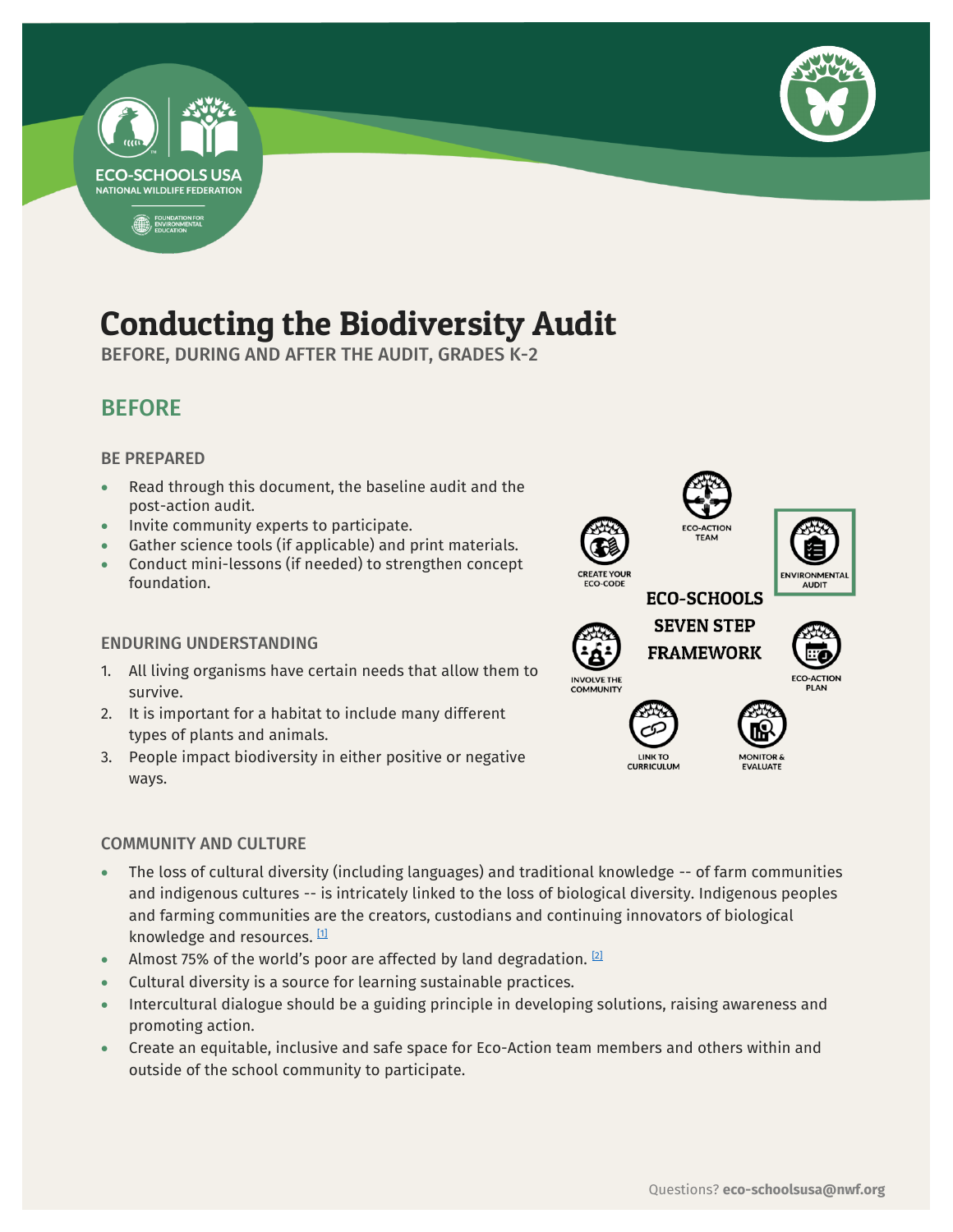





#### INTERDISCIPLINARY CONNECTIONS

- Language Arts Frequently take students outside to read picture books based on animal habitats, pointing out the diversity of plant and animal life. Encourage students to use nature to inspire creative writing efforts.
- Math Seasonally and/or after weather events take students outside to conduct plant and animal counts. Look near the soil surface, under rocks, around the base of trees, on the sidewalk, up in the trees or on ledges. Keep tallies all year long and help students create visualizations, such as charts, graphs and simple infographics.
- Technology Use nature-based applications to identify and track plant in and animals using the school's garden space(s), i.e. iNaturalist, Seek and eBird.
- Art With a clipboard, 5x7 canvas, watercolors, water cups and paper towels, set students in the garden or the sidewalk, anywhere in or near nature. Have them paint what they see, what they hear, what they feel. Let nature flow through their fingers to the canvas.



# SUSTAINABLE GWALS

In 2016, seventeen Global Goals for Sustainable Development were adopted by world leaders at a United Nations Summit. These goals universally apply to all countries, therefore Eco-Schools USA is committed to doing our part. Over the next fifteen years, efforts will be made by governments, institutions and citizens all across the globe to end all forms of poverty, fight inequalities and tackle climate change, while ensuring nobody is left behind.





Conserve and sustainable use the oceans, seas and marine resources for sustainable development.

Protect, restor and promote sustainable use of terrestrail ecosystems, sustainably manage forests, combat desertification and halt and revers land degradation hand biodiversity loss.

Learn more at **globalgoals.org**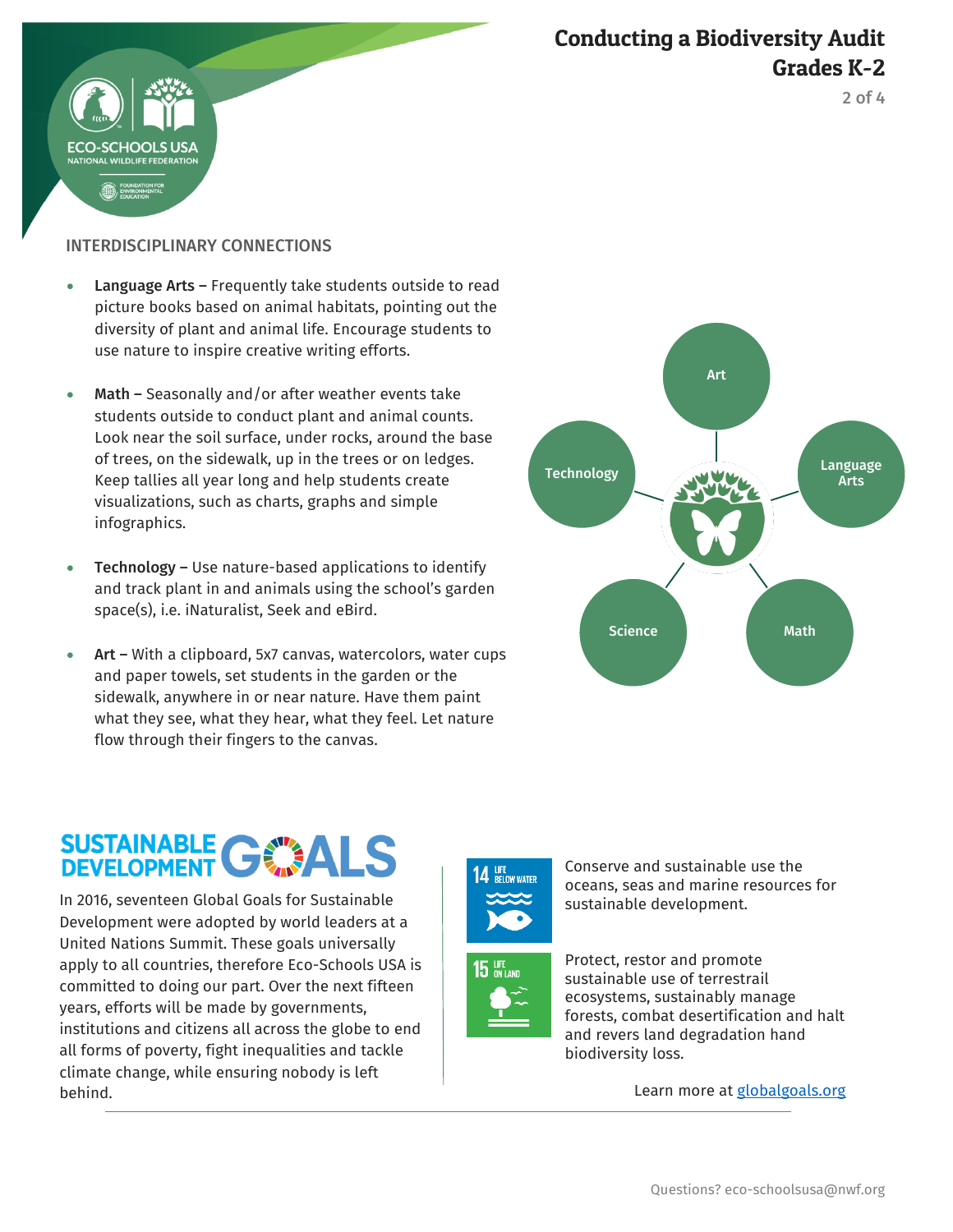



#### GATHER THE FOLLOWING MATERIALS

- student worksheet(s) audit form clip boards
- 
- 
- lumiloupe magnifiers (per student pair) (optional)
- 
- school map outside measuring tape (50m) stakes and flags
- 1/16 cotton twine rope binoculars (8-10 pairs) iNaturalist application
	- plastic forceps (per student pair)
- 
- 
- (optional)

#### **PROCEDURE**

- 1. Before the audit, contact local experts who are willing to assist. These individuals can provide more in depth understanding and can help direct the team when questions arise and/or concerns arise.
- 2. Read through the audit. As an Eco-Action Team determine, based on the area being investigated, how much time will be needed to complete the baseline or post-action audit.
- 3. Highlight the locations on a school map where teams will collect data.
- 4. Conduct the baseline audit and make plans to conduct the post-action audit.
- 5. Analyze the results and develop an action plan.
- 6. Frequently communicate results and plans with the school and community.